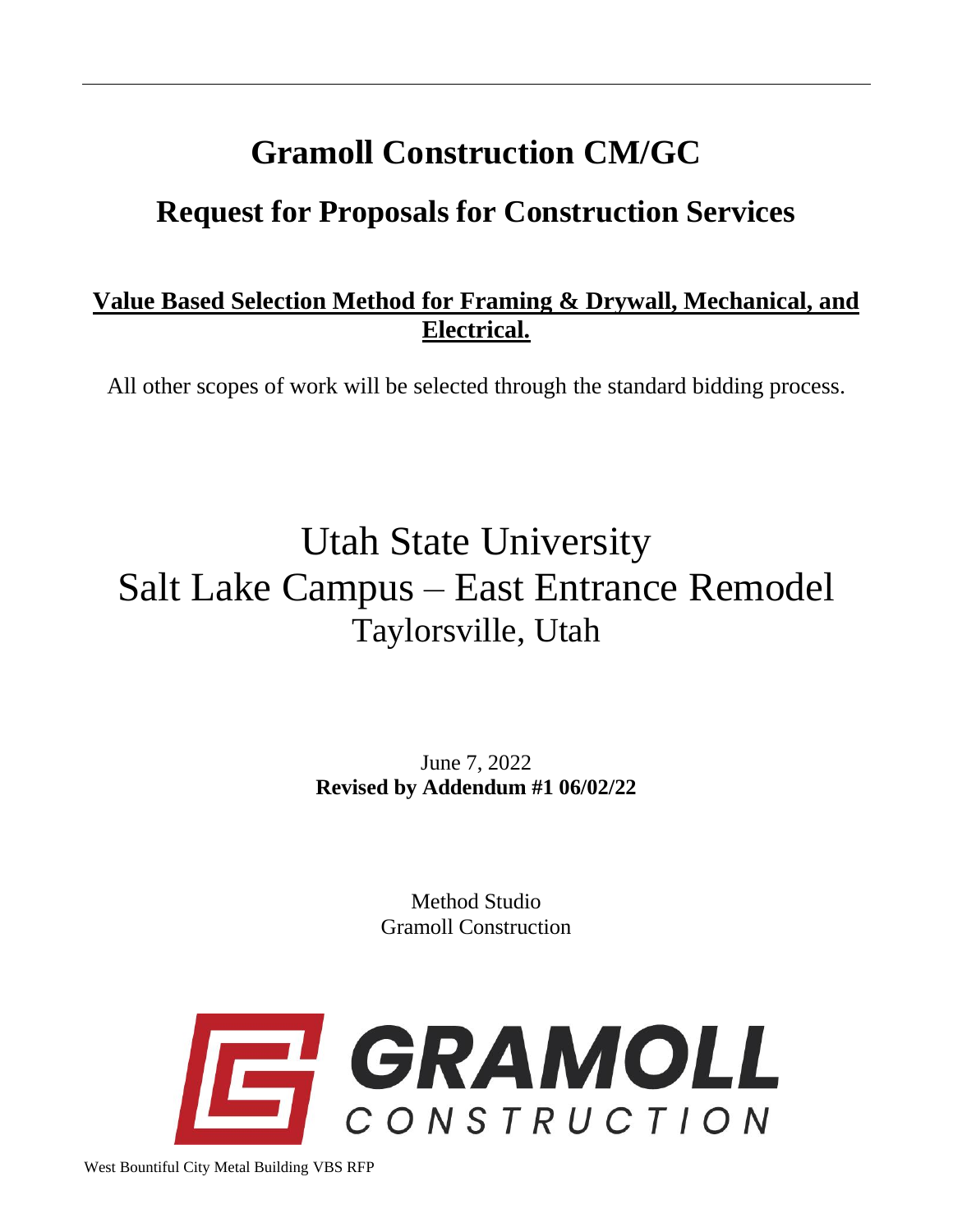# **TABLE OF CONTENTS**

# **Page Numbers**

| Title Sheet                                        |    |
|----------------------------------------------------|----|
| <b>Table of Contents</b>                           |    |
| Notice to Contractors                              |    |
| Description of Work                                |    |
| Bidding / Procurement Process & Instructions       |    |
| Project Schedule (Revised by Addendum #1 06/02/22) | 10 |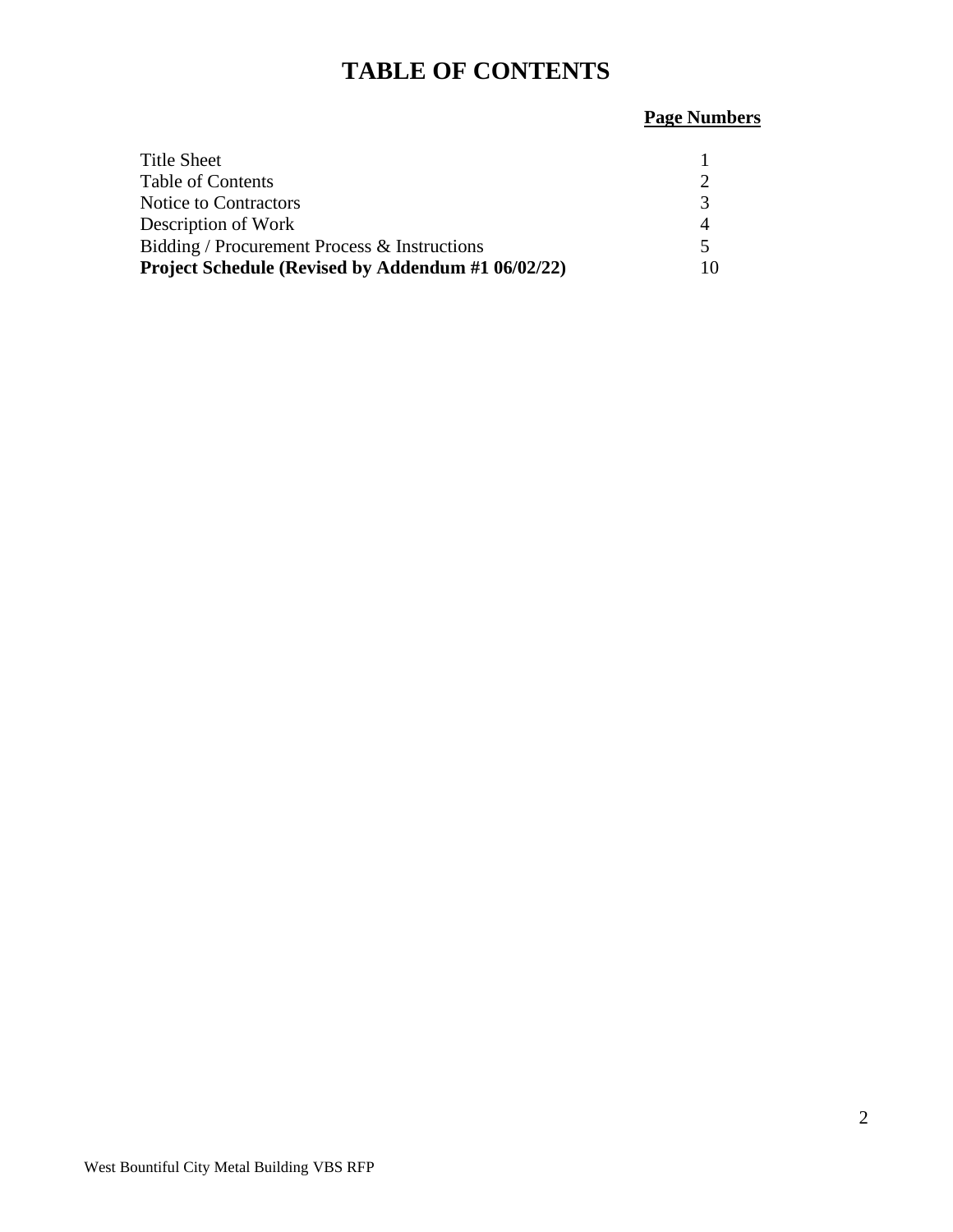# **NOTICE TO CONTRACTORS**

Gramoll Construction CM/GC and Utah State University is requesting proposals for the construction of the following project:

### **USU Salt Lake Campus – East Entrance Remodel Taylorsville, Utah**

The project budget is estimated to be \$1,400,000, including Pre-Construction Services.

The Request for Proposals (RFP) documents, including the selection requirements, the selection schedule, and construction documents will be available at  $4:00$  PM on Friday, May  $20<sup>th</sup>$  on the Gramoll Construction web page at<https://www.gramoll.com/bidding/>

All questions for questions regarding this project must be directed to Aaron Nielsen, Gramoll Construction, at 801-295-2341 (801-651-5156 Cell). [aaron.nielsen@gramoll.com.](mailto:aaron.nielsen@gramoll.com) No others are to be contacted regarding this project.

The procurement shall be under the Value Based Selection RFP method for Framing & Drywall, Mechanical, and Electrical. All other scopes of work will be selected through the standard bidding process.

A Pre-Proposal Meeting and Site Visit will be held at 10:00 AM on Thursday, May 26<sup>th</sup> at the project site located at 920 W Levoy Dr., Taylorsville, UT 84123.

*All Bids and VBS Proposals (VBS Proposal include a cost proposal, management plan, references, statements of qualifications, etc.) must be submitted by 11:00 AM on June 7 th , 2022, to Gramoll Construction, 155 South 750 West, North Salt Lake Utah, 84054 and/or emailed to [aaron.nielsen@gramoll.com.](mailto:troy.north@gramoll.com)*

The contractor shall comply with and require all of its subcontractors to comply with the license laws as required by the State of Utah.

Utah State University and Gramoll Construction reserves the right to reject any or all proposals or to waive any formality or technicality in any proposal in the interest of the University.

Gramoll Construction 155 South 750 West North Salt Lake, Utah 84054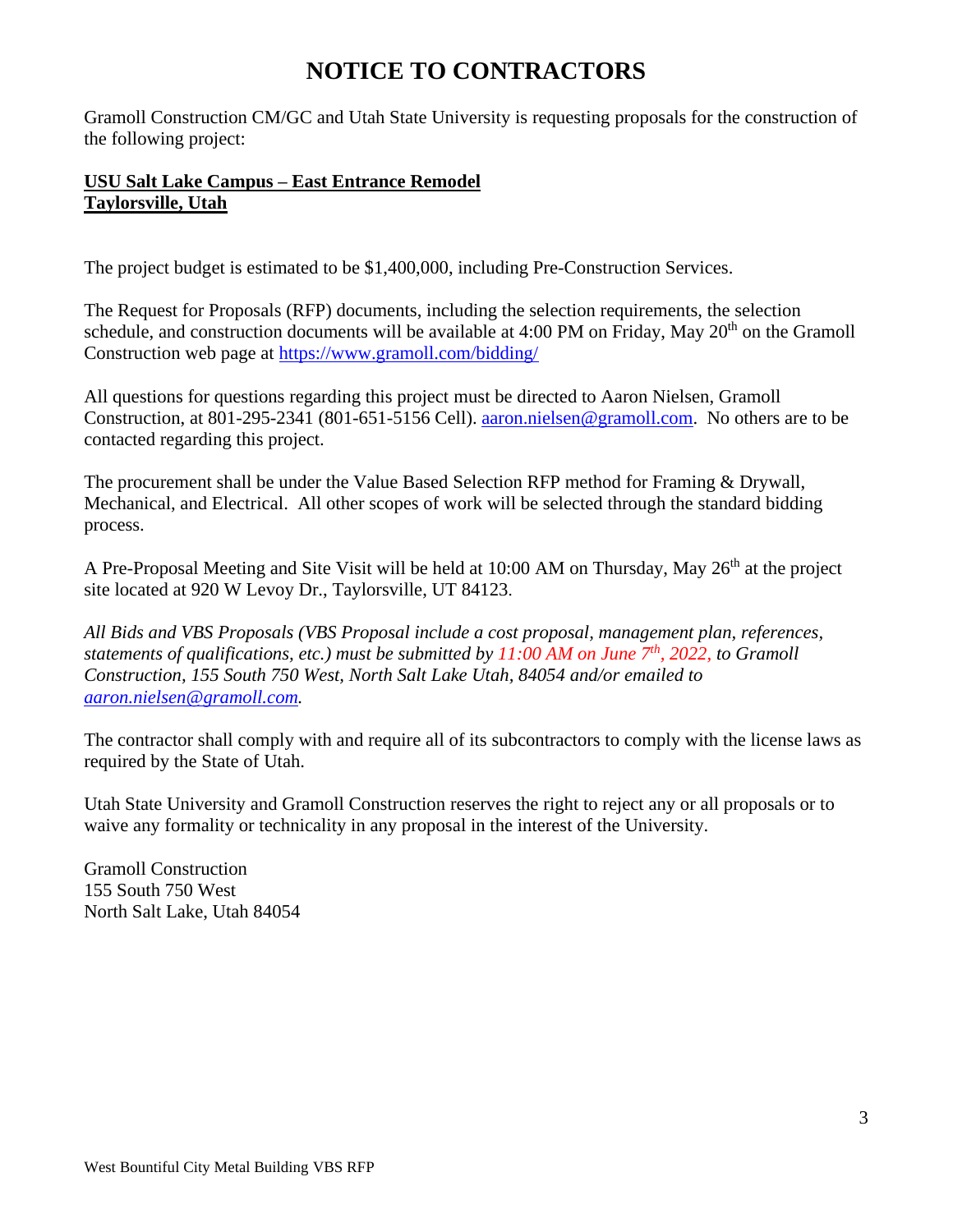# **DESCRIPTION OF WORK**

#### **Project Description:**

The project consists of remodeling select portions of the US Salt Lake Campus building, including the relocation of the main entry and lobby, acoustical and lighting adjustments to the student lounge, Acoustical and lighting adjustments to the conference room, Modifications to the testing center including relocating the proctor's office, Mechanical upgrades to the existing office area.

#### **Project Risk Factors:**

- 1. *Meet the project delivery schedule*
- 2. *Meet the project budget*
- 3. *Ability to work with design team*
- 4. *Procurement of materials and locking in pricing*

#### **Liquidated Damages: \$500.00 Per Day**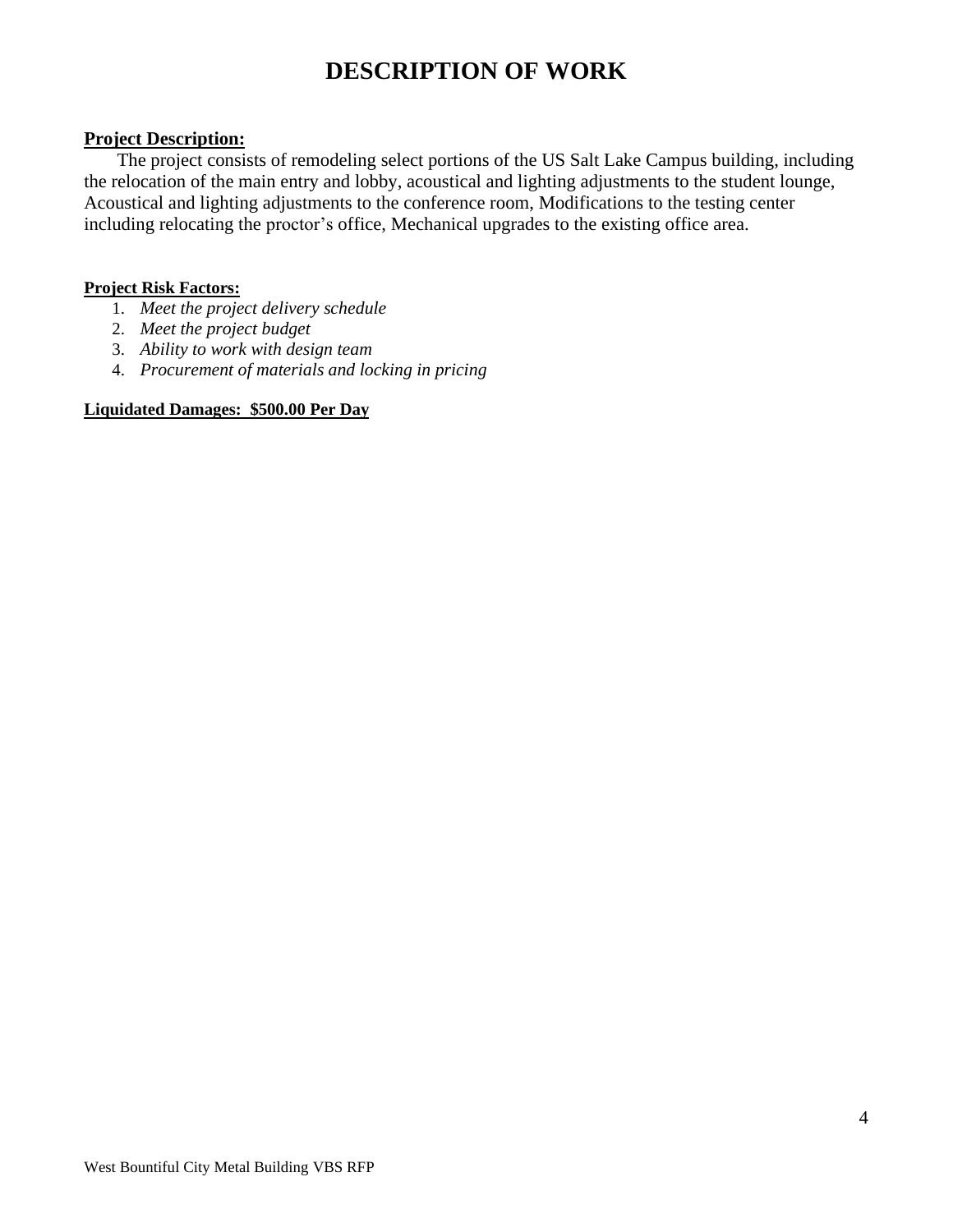# **BIDDING / PROCUREMENT PROCESS & INSTRUCTIONS**

#### **1. Request for Proposal Documents**

The Request for Proposal (RFP) documents consist of all of the documents listed in the Table of Contents and all said documents are incorporated in this RFP by reference.

### **2. Availability of Requests for Proposals**

The full contract documents will be available through the Gramoll website as stated on the Project Schedule.

#### **3. Contact Information**

Except as authorized by a Gramoll Representative, communication during the selection process shall be directed to the specified Gramoll Representative. In order to maintain the fair and equitable treatment of everyone, contractors shall not unduly contact or offer gifts or gratuities to Utah State University, any Board officer, employee or agent of the University, Gramoll Construction, users or selection committee members in an effort to influence the selection process or in a manner that gives the appearance of influencing the selection process. This prohibition applies before the RFP is issued as the project is developed and extends through the award of a contract. Failure to comply with this requirement may result in a disqualification in the selection process. Contractors should be aware that selection committee members will be required to certify that they have not been contacted by any of the contractors in an attempt to influence the selection process.

### **4. Requests for Information and Questions**

All requests for information regarding this project and questions must be submitted via email to [aaron.nielsen@gramoll.com](mailto:troy.north@gramoll.com) no later than the time and date listed on the Project Schedule.

### **5. Project Schedule**

The Project Schedule lists the important events, dates, times and locations of meetings and submittals that must be met by the contractor.

#### **6. Pre-Proposal Meeting and Registration**

A pre-proposal meeting will be held on the date, time and at the location listed on the Project Schedule. A representative from each interested contractor is encouraged to attend. During the meeting, a presentation will be made to describe the overall scope of work and intended schedule. Interested contractors may ask questions and request clarification about the project and the procurement process.

### **7. Submittal Due Dates and Times**

All required submittals must be delivered to and be received by Gramoll Construction prior to the date and time indicated in the Project Schedule. Submittals received after the specified time will not be accepted. Please allow adequate time for delivery. If using a courier service, the contractor is responsible for ensuring that delivery will be made directly to the required location.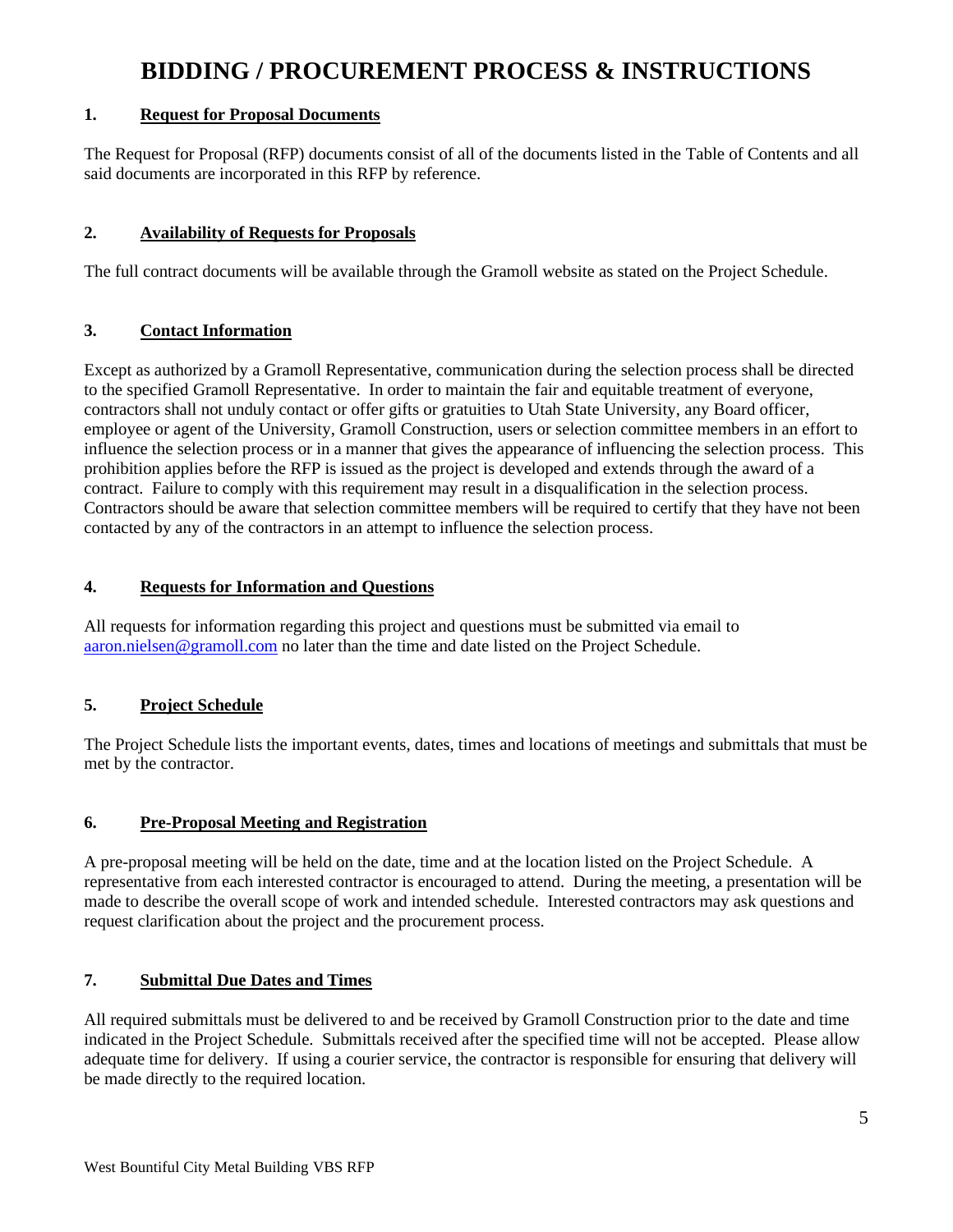#### **8. Addendum**

All responses to questions and requests for clarification will be in writing and issued as addenda to the Request for Proposals. The addenda will be posted on <https://www.gramoll.com/bidding/>

Any addenda issued prior to the submittal deadline shall become part of the Request for Proposals and any information required shall be included in your proposal.

#### **9. Cost Proposal**

Before submitting a proposal, each contractor shall carefully examine the RFP; shall fully inform themselves as to all existing conditions and limitations; and shall include in the proposal the cost of all items required by the RFP and the project documents. If the contractor observes that portions of the Contract Documents are at variance with applicable laws, building codes, rules, regulations or contain obvious erroneous or uncoordinated information, the contractor shall promptly notify Aaron Nielsen [aaron.nielsen@gramoll.com](mailto:troy.north@gramoll.com) and the necessary changes shall be accomplished by Addendum. Late submittals will be considered nonresponsive and will be disqualified.

#### **10. Compliance with Construction Budget**

The University/Gramoll expects to receive cost proposals that are within the stated construction budget. While all contractors are generally encouraged to submit value engineering proposals as appropriate, Contractors may, however, submit cost proposals that exceed the budget.

After the deadline for submitting cost proposals, the University/Gramoll staff will open proposals to identify compliance of those contractors. Cost proposals will be kept confidential and will not be disclosed to the selection committee until after the interviews (if conducted) and preliminary deliberations are completed. No information regarding a contractor's cost and value engineering proposals will be disclosed to competing contractors prior to the completion of the selection process.

#### **11. Interpretation of Drawings and Specifications**

If any person or entity contemplating submitting a proposal is in doubt as to the meaning of any part of the drawings, specifications or other contract documents, such person shall submit to the specified Gramoll Construction representative a request for an interpretation thereof. The person or entity submitting the request will be responsible for its prompt delivery. Any interpretation of the proposed documents will be made only by addenda posted on <https://www.gramoll.com/bidding/> or interpretations of the proposed documents. A/E shall be deemed to refer to the architect or engineer hired by the University as the A/E or Consultant for the Project.

#### **12. Licensure**

The contractor shall comply with and require all of its subcontractors to comply with the license laws as required by the State of Utah.

#### **13. Time is of the Essence**

Time is of the essence in regard to all the requirements of the contract documents.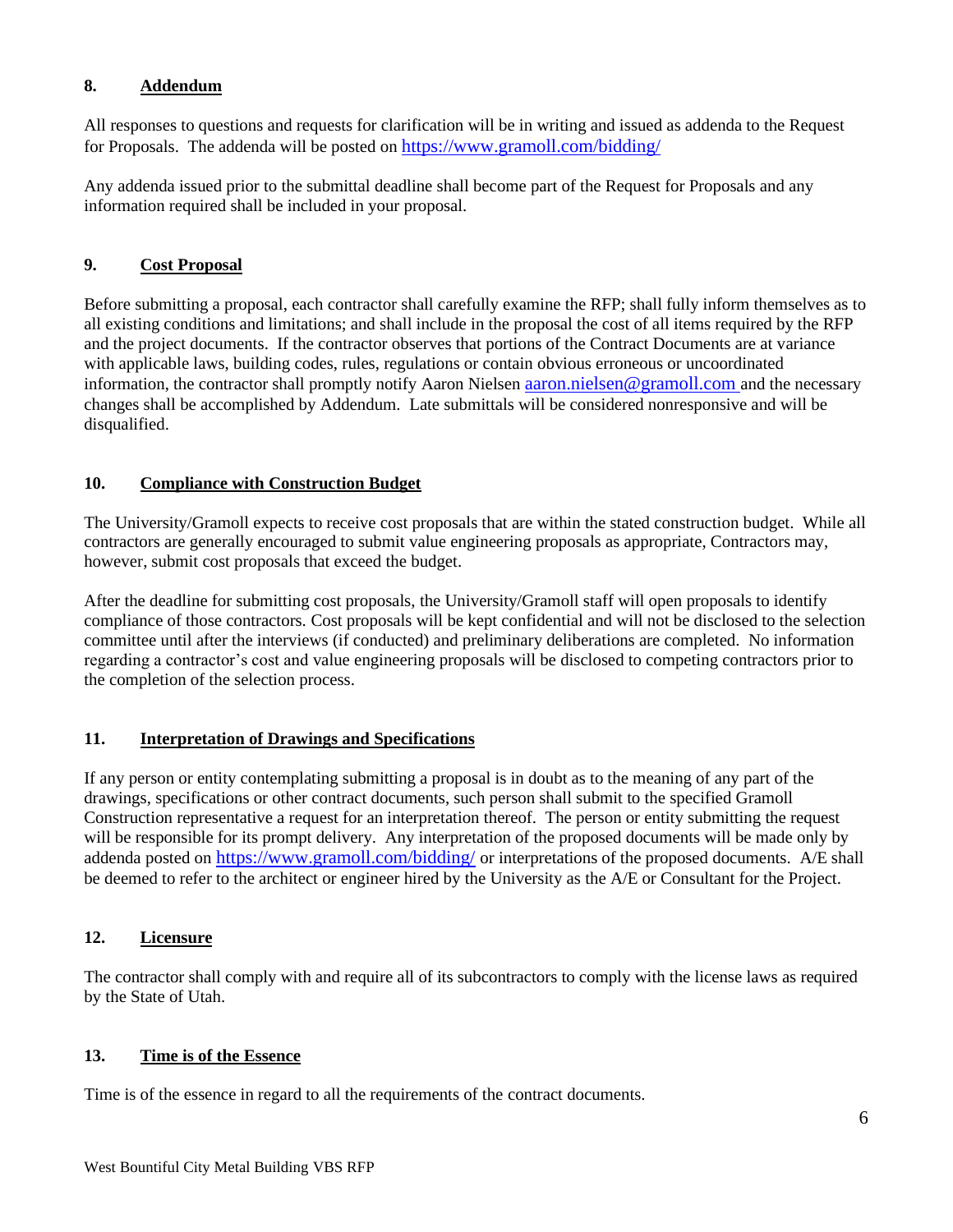### **14. Taxes**

This project has tax-exempt status.

#### **15. Right to Reject**

The University/Gramoll Construction reserves the right to reject any or all proposals. The University also reserves the right to cancel contract during or following pre-construction services.

### **Item Numbers 16 through 24 Apply to the Value Based Selection process for Framing & Drywall, Mechanical and Electrical contractors only.**

#### **16. Past Performance and References**

Provide at least 3 references from past projects of comparable size which includes the following information:

| Point of Contact: | Person who will be able to answer any customer satisfaction questions.  |
|-------------------|-------------------------------------------------------------------------|
| Phone Number:     | Phone number of the contact we will be surveying.                       |
| Email Address:    | Email address of the contact we will be surveying.                      |
| User Name:        | Name of the Company / Institution that purchased the construction work. |
| Project Name:     | Name of the project.                                                    |
| Date Completed:   | Date of when the work was completed.                                    |
| Address:          | Street, city and state where the work was performed.                    |
| Size:             | Size of project in dollars.                                             |
| Duration:         | Duration of the project / construction in months.                       |
| Type:             | Type of the project (i.e.: School, Offices, etc.)                       |

#### **17. Time**

One of the selection criteria will be proposed contract time. The contractor will include in the management plan the schedule for completing the work including any items required by the University/ Gramoll or the A/E. Of particular interest and concern are the management team and the ability of the contractors to deliver the project within the construction time. Contractors will need to demonstrate the competency of the individuals who will manage its successful completion.

#### **18. Management Plan and Statement of Qualification Submittal**

The submittal of your management plan to complete your scope of work and statement of qualifications shall be combined into **four 8 ½ x 11 pages (single sided)**. A*n electronic copy shall be emailed to [aaron.nielsen@gramoll.com](mailto:troy.north@gramoll.com) by the* required date and time listed on the project schedule. Late submittals will be considered nonresponsive and will be disqualified.

- 1) Project team
- 2) Qualifications for this project.
- 3) References.
	- a. Provide references from at least three other clients of similar scope that have been installed by the contractor in the last three (3) years.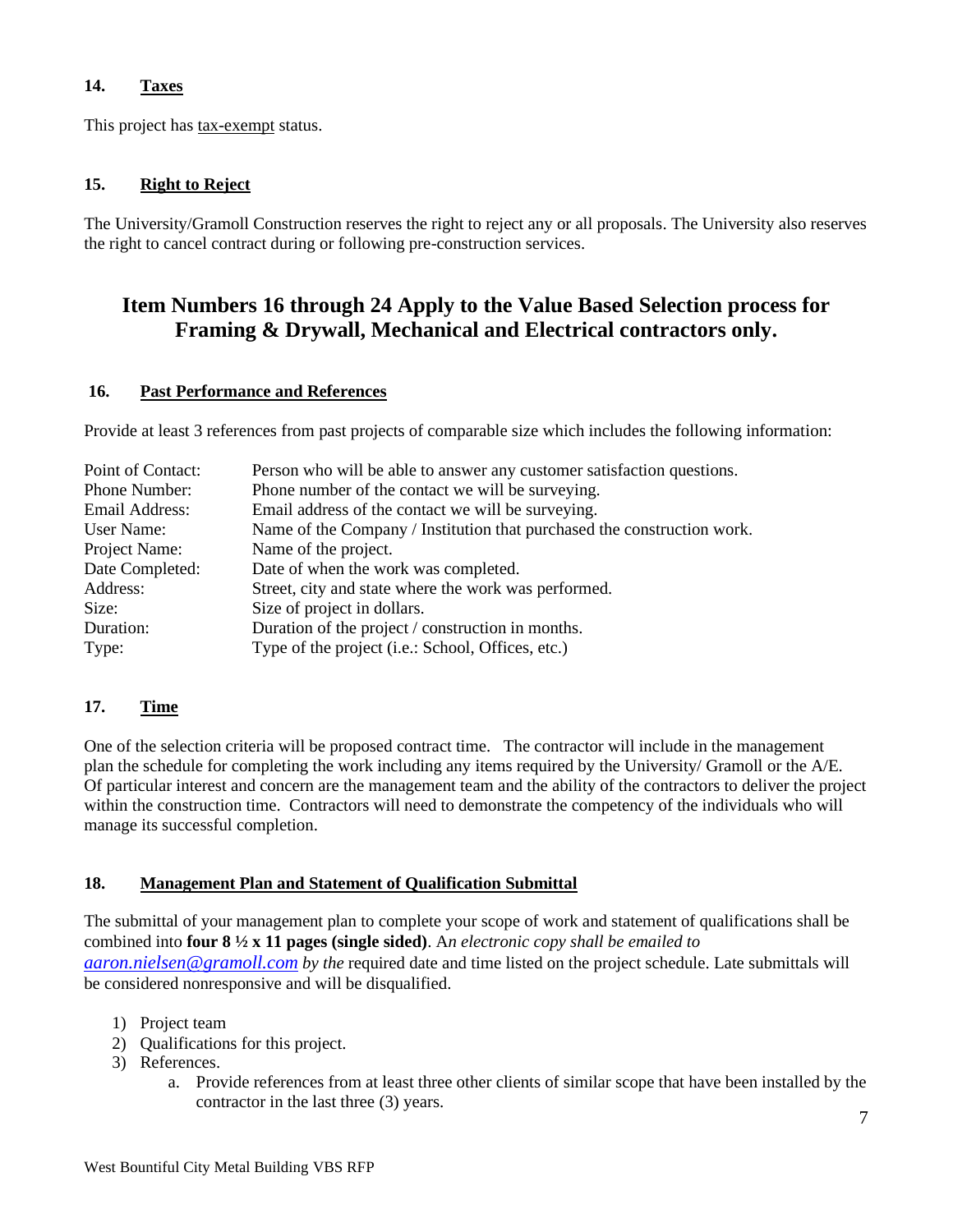- 4) License number
	- a. The proposing Installation Contractor(s) must be properly licensed to conduct business in the State of Utah.
- 5) Bidders must submit at least the following with their bid(s):
	- a. Budget and Cost Control
	- b. Risk mitigation
	- c. Schedule
	- d. References
	- e. Debarment certification

#### **19. Termination or Debarment Certifications**

The contractor must submit a certification that neither it nor its principals are presently debarred, suspended, proposed for debarment, declared ineligible, or voluntarily excluded from soliciting work by any governmental department or agency. The contractor must also certify that neither it nor its principals have been terminated during the performance of a contract or withdrew from a contract to avoid termination. If the contractor cannot certify these two statements, the firm shall submit a written explanation of the circumstances for review by the University. Firms are to submit these certifications with their Statement of Qualifications.

#### **20. Selection Committee**

The Selection Committee may be composed of four individuals from the University, the Design Team, or Gramoll Construction.

#### **21. Interviews**.

Interviews MAY be conducted with all responsive and responsible contractors except as follows. If more than four contractors submit proposals and meet other requirements, the University/ Gramoll may convene the selection committee to develop a short list of contractors to be invited to interviews. This evaluation will be made using the selection criteria noted below except that cost will not be considered. The information provided by the past performance/references, management plan and statement of qualifications will be the basis for this evaluation. The purpose of the interview is to allow the contractor to present its qualifications, past performance, and management plan for the project. It will also provide an opportunity for the selection committee to seek clarification of the contractor's proposal.

#### **22. Selection Criteria for VBS Construction**

Selection Criteria for Metal Building Contractor Solicited Value Based Selection:

- 1. The following criteria will be used in ranking each submittal/firm. The submittal that is ranked the highest will be considered for the justification statement. The selection committee will consider all criteria in performing a comprehensive evaluation of the proposal. Weights have been assigned to each criterion in the form of points.
	- a. 60 Points Cost
	- b. 25 Points Schedule
	- c. 15 Points Qualifications/References
- 2. Total Possible Points: 100 Points -- \*\*Points will be totaled, and the highest point total will determine the best value to the city\*\*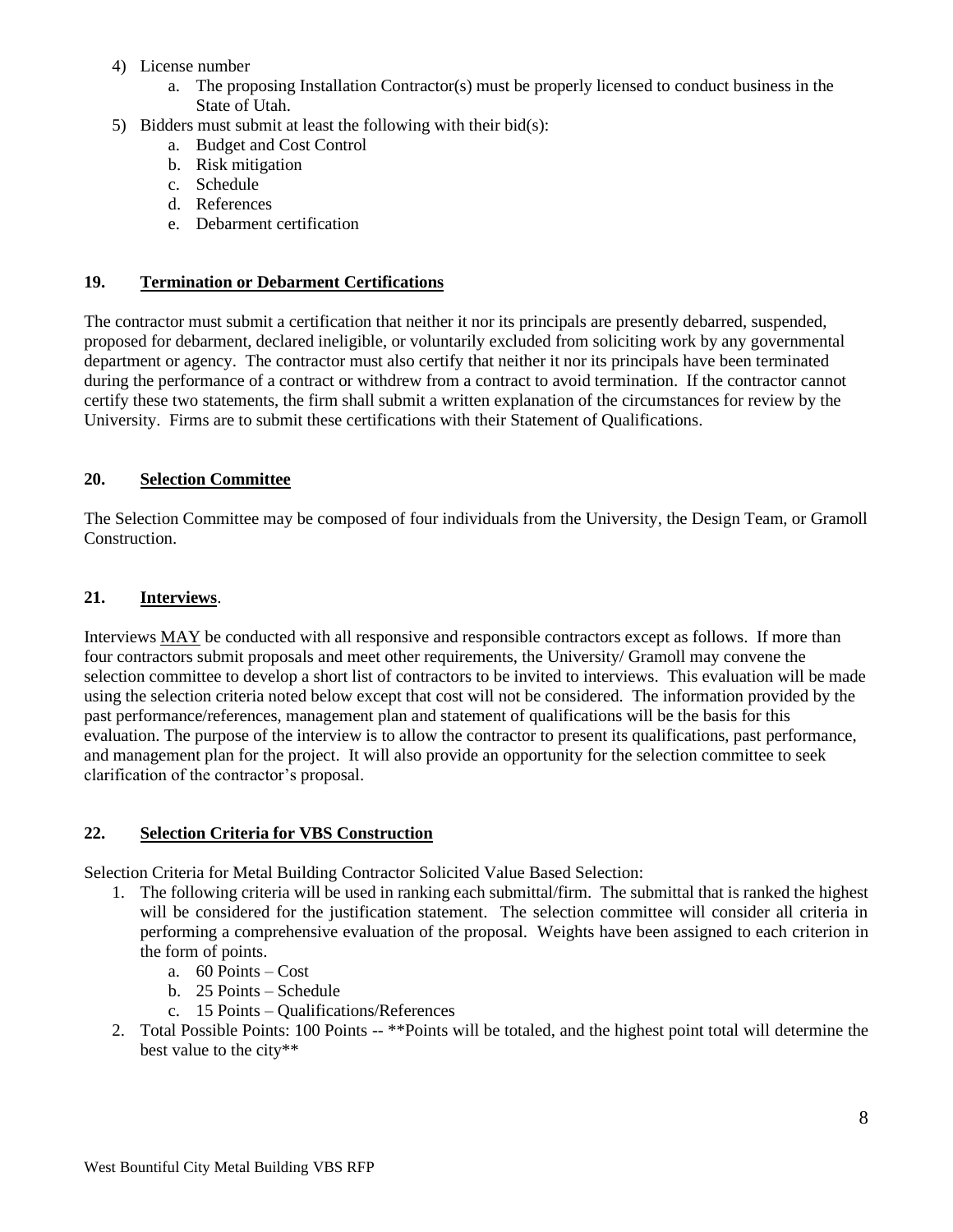#### **23. Award of Contract**

The selection of the contractor will be made using the Value Based Selection system (VBS). The award of the Contract shall be in accordance with the criteria set forth in the Request for Proposals (RFP). Gramoll Construction intends to enter into an agreement to construct the metal building as outlined.

#### **24. Withdrawal of Proposals**

Proposals may be withdrawn on written request received from proposer until the notice of selection is issued.